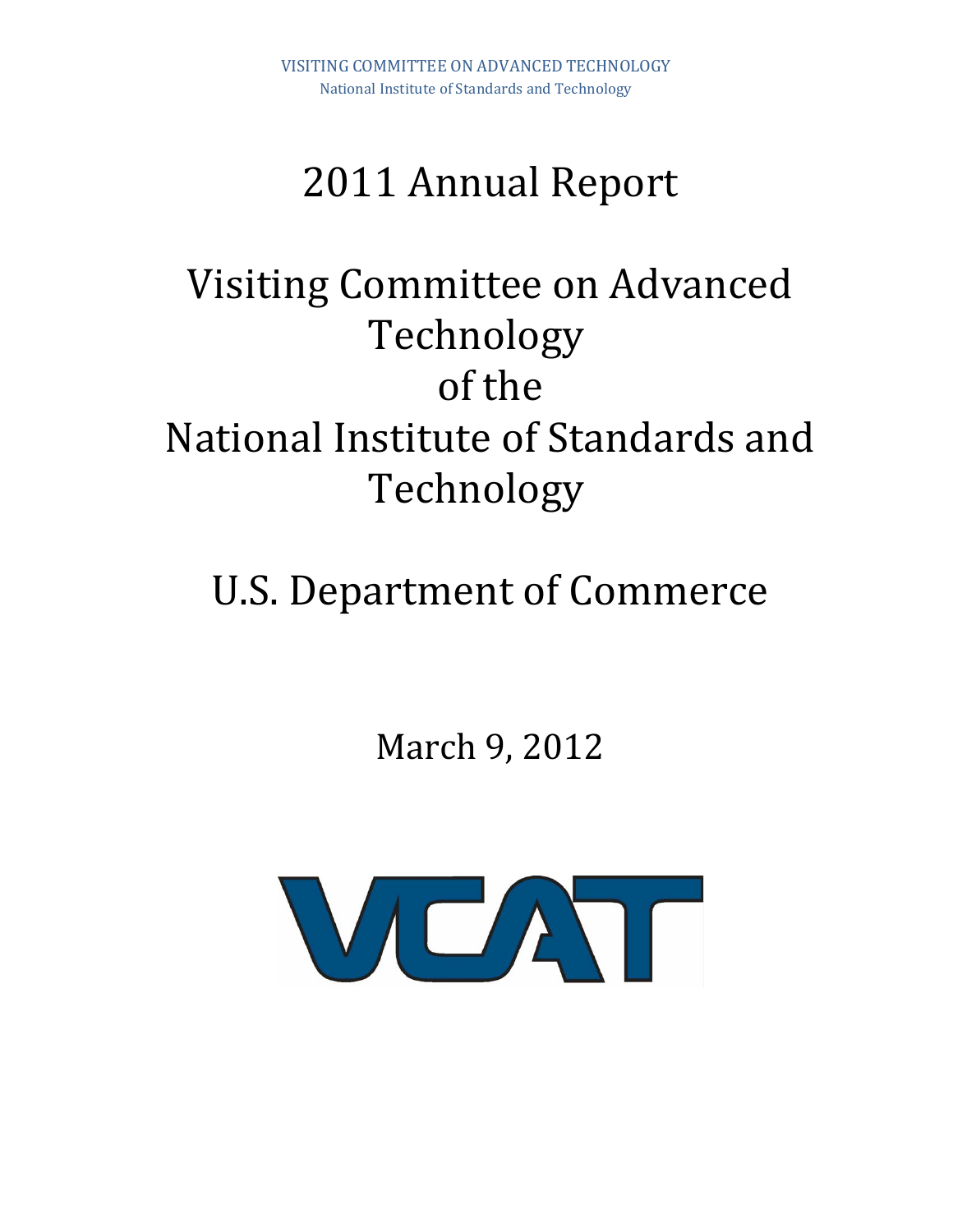# **Preface**

The Visiting Committee on Advanced Technology (VCAT) of the National Institute of Standards and Technology (NIST) was established in its present form by the Omnibus Trade and Competitiveness Act of 1988 and updated by the America COMPETES Act. The VCAT is a Federal Advisory Committee Act (FACA) committee and its charter includes reviewing and making recommendations regarding general policy for NIST, its organization, budget, and programs within the framework of applicable national policies as set forth by the president and the Congress. In addition, the America COMPETES Act calls for the VCAT to comment on NIST's three-year programmatic plan in its annual report to Congress. This 2011 annual report covers the period from the beginning of March 2011 through February 2012.

The Committee reviews the Institute's strategic direction, performance and policies, and provides the Secretary of Commerce, Congress, and other stakeholders with information on the value and relevance of NIST's programs to the U.S. science and technology base and to the economy. At the first meeting of each year, the Director of NIST proposes areas of focus to the Committee and agreement is reached on a program for the year. Over the past year, the Committee has been active in assessing NIST's contributions to and progress in the following areas:

- NIST's Role in Advanced Manufacturing
- NIST's Role in the Wireless Innovation Initiative
- Update on Ongoing Programmatic and Operational Issues
- Strategic Planning and Performance
- Status of NIST Budget

The Committee reviews a significant portion of NIST programs through direct discussion with NIST leaders, scientists, and engineers. Reactions and observations of the Committee members are presented candidly to the NIST senior management and other attendees at each meeting. This feedback encourages scrutiny of and continuous improvement in key areas in the overall operation. The Committee also visits various NIST laboratories and satellite facilities to discuss research projects directly with the technical staff. These laboratory tours help the Committee to assess the impact of NIST research, determine progress towards meeting the goals of the research plan, assess the quality of the staff, and the efficacy of the facility infrastructure.

Under the Committee charter, the Director of NIST appoints the members of the Committee and the Committee is asked to make suggestions for possible new member consideration. Members are selected on a clear, standardized basis, in accordance with applicable Department of Commerce guidance. Members are selected solely on the basis of established records of distinguished service; provide representation of a cross-section of traditional and emerging U.S. industries; and are eminent in fields such as business, research, new product development, engineering, labor, education, management consulting, environment, and international relations. No employee of the Federal Government can serve as a member of the Committee. Members are appointed for staggered threeyear terms.

Two new members were appointed during the period covered by this report: Dr. Karen Kerr (University of Southern California), and Dr. Roberto Padovani (Qualcomm).

This report highlights the Committee's observations, findings and recommendations. Detailed meeting minutes and presentation materials are available on the NIST web site at [www.nist.gov/director/vcat.](http://www.nist.gov/director/vcat)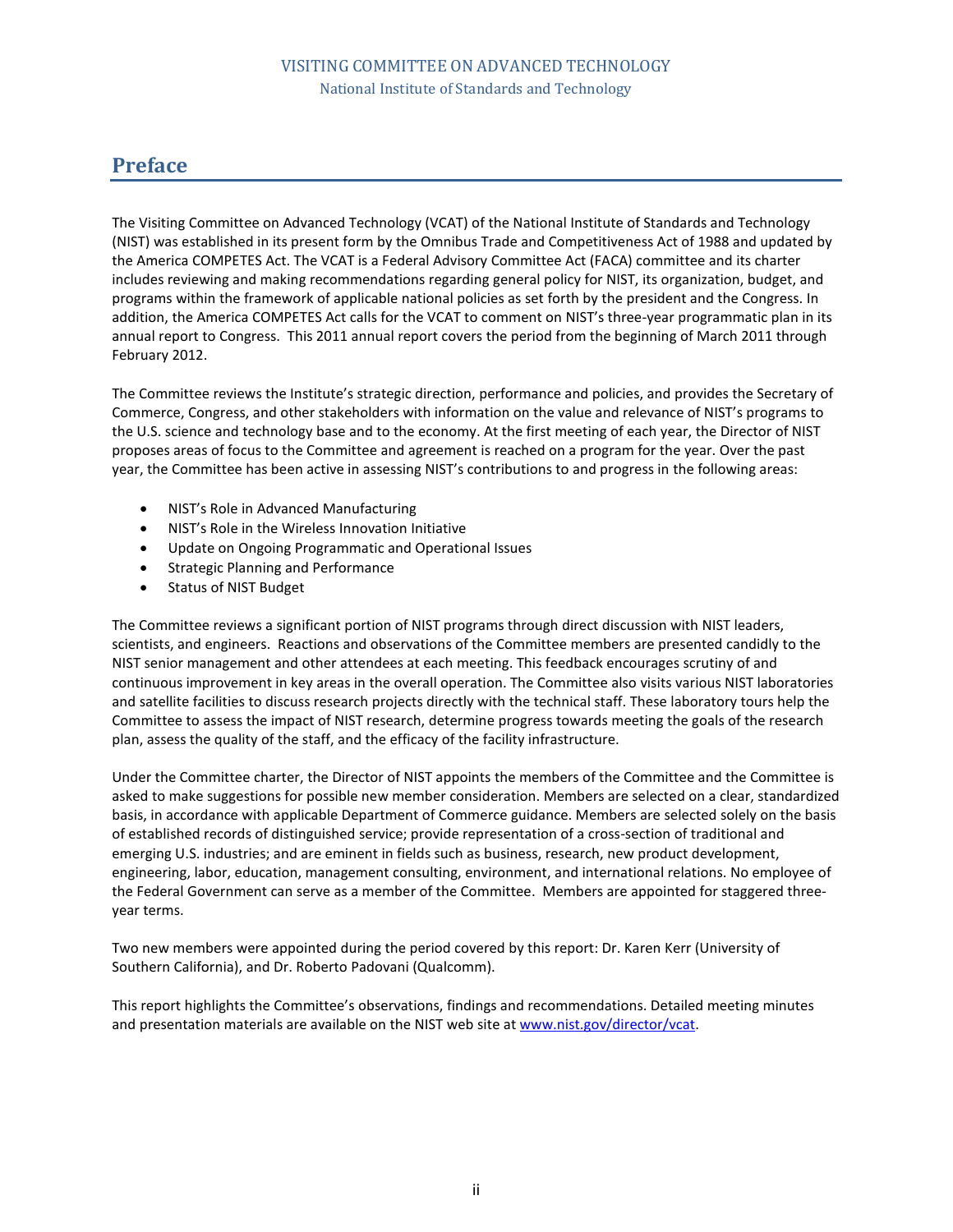# **VCAT Members during the Period Covered by this Report**

| Dr. Vinton G. Cerf, Chair                 | Dr. Alan I. Taub, Vice Chair      |  |  |  |
|-------------------------------------------|-----------------------------------|--|--|--|
| Google                                    | <b>General Motors</b>             |  |  |  |
|                                           |                                   |  |  |  |
| Dr. Thomas M. Baer                        | Dr. Sujeet Chand                  |  |  |  |
| <b>Stanford University</b>                | <b>Rockwell Automation</b>        |  |  |  |
|                                           |                                   |  |  |  |
| Dr. Uma Chowdhry                          | Dr. Paul A. Fleury                |  |  |  |
| <b>DuPont</b>                             | Yale University                   |  |  |  |
|                                           |                                   |  |  |  |
| Dr. Tony Haymet                           | Dr. Karen Kerr                    |  |  |  |
| Scripps Institution of Oceanography, UCSD | University of Southern California |  |  |  |
|                                           |                                   |  |  |  |
| Dr. Shaygan Kheradpir                     | Dr. Pradeep Khosla                |  |  |  |
| Verizon Communications (2010)             | Carnegie Mellon University        |  |  |  |
| Barclays Bank (2011)                      |                                   |  |  |  |
|                                           |                                   |  |  |  |
| Dr. Michael A. McRobbie                   | Dr. Roberto Padovani              |  |  |  |
| Indiana University                        | Qualcomm                          |  |  |  |
|                                           |                                   |  |  |  |
| Dr. Alton (Al) D. Romig, Jr.              | Dr. Darlene J.S. Solomon          |  |  |  |
| Sandia National Laboratories (2010)       | Agilent Technologies              |  |  |  |
| Lockheed Martin (2011)                    |                                   |  |  |  |
|                                           |                                   |  |  |  |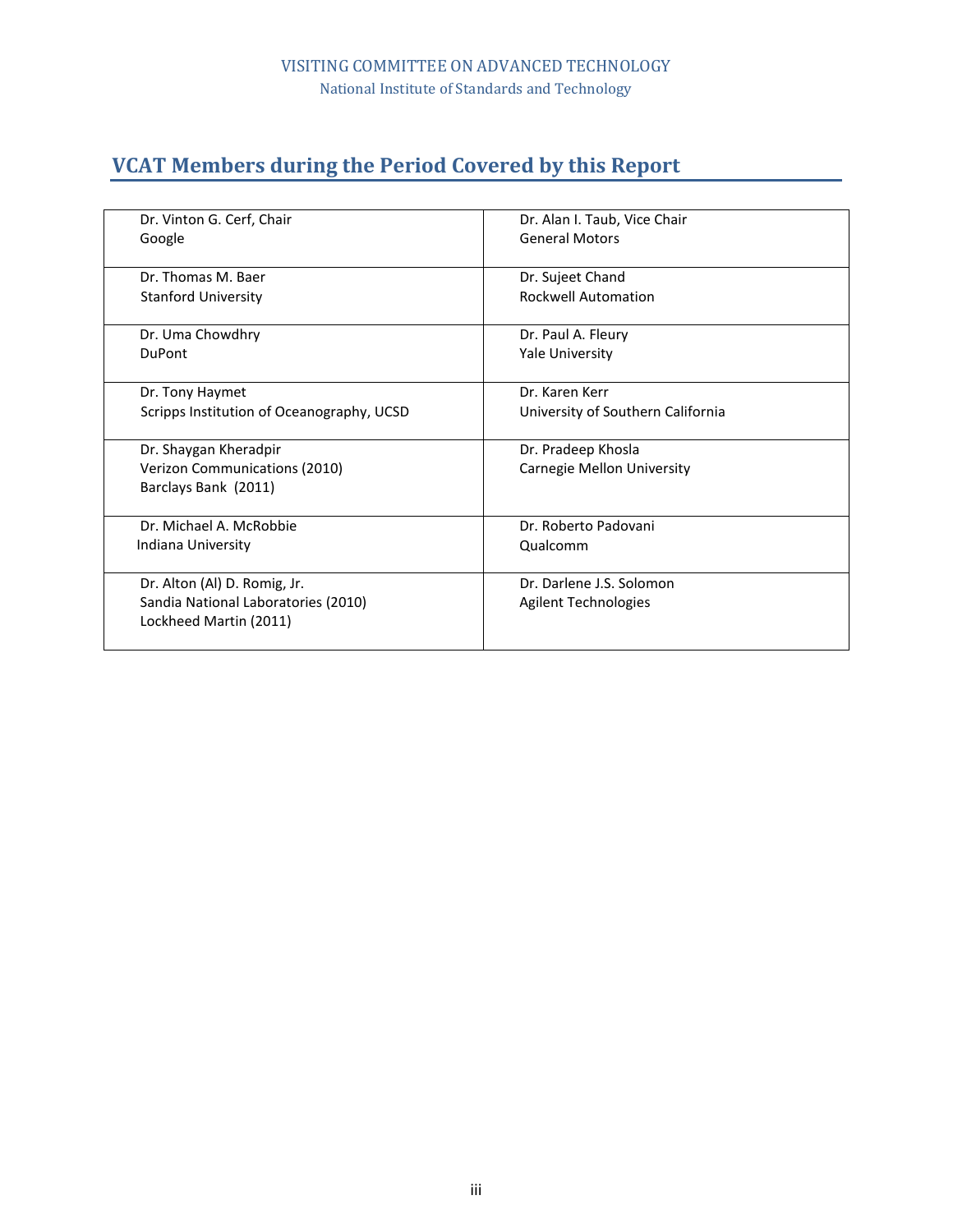# **Table of Contents**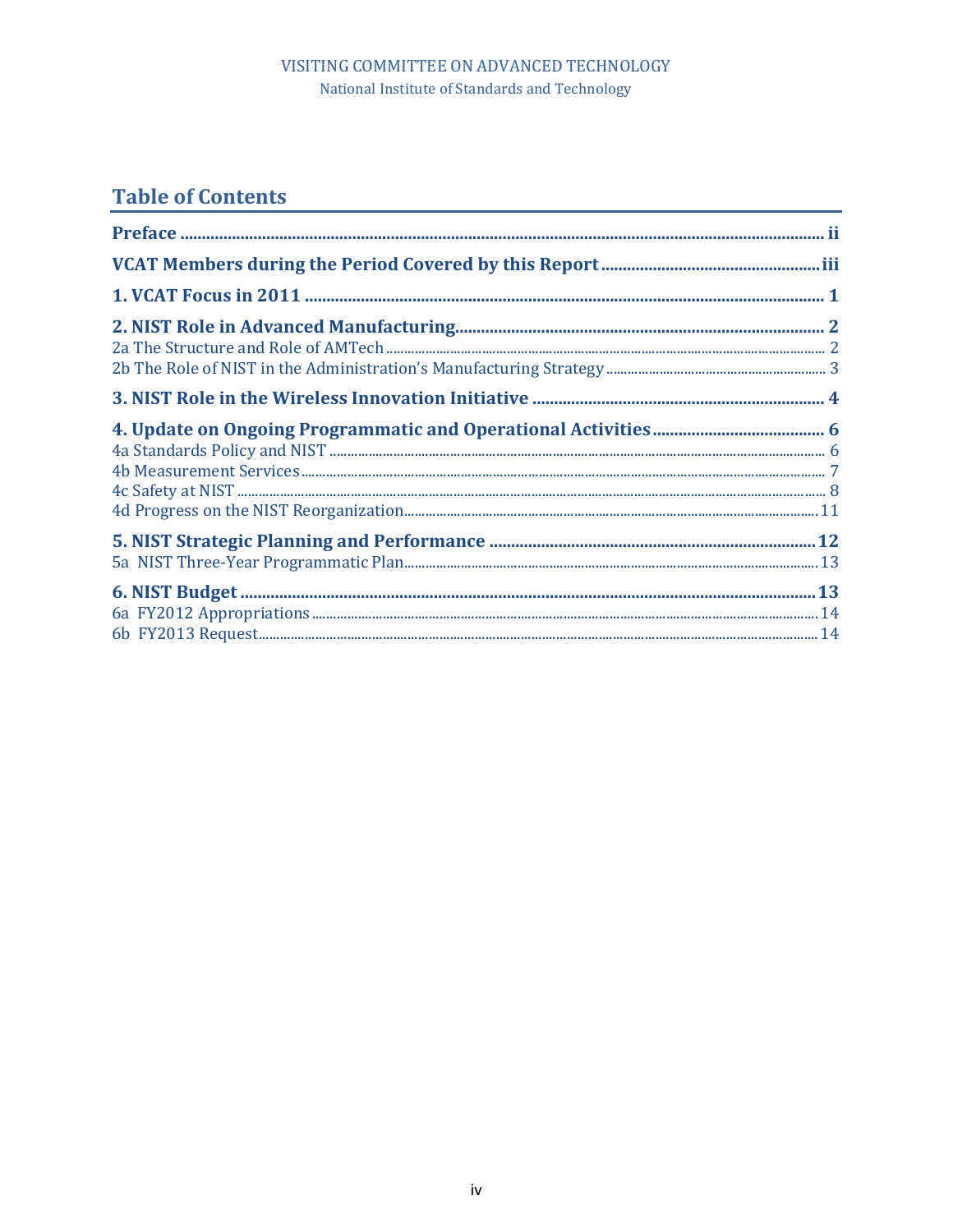# **1. VCAT Focus in 2011**

In 2011, the VCAT focused its primary attention on NIST's role in two key administration priorities *–* advanced manufacturing and the President's Wireless Innovation Initiative. To address these issues, the VCAT in consultation with NIST Director established two subcommittees to develop specific recommendations in each of the subject areas. The respective charges to each subcommittee are provided below:

#### **VCAT Subcommittee on Manufacturing – Alan Taub, Chair**

NIST's Fiscal Year (FY) 2012 budget request had a strong focus on manufacturing with increases to manufacturingoriented efforts in the labs, the Manufacturing Extension Partnership (MEP), the Technology Innovation Program (TIP), and with the creation of a new public private partnership program *–* the Advanced Manufacturing Technology Consortia (AMTech) program. In order for the VCAT to develop recommendations intended to ensure that the labs remain aligned with industry and best meet their needs, and to refine the role that the NIST laboratory programs have in regard to manufacturing the VCAT Subcommittee on Manufacturing was asked:

1) To make recommendations to position NIST to best respond to industry's needs and to increase NIST's stakeholders' and policy makers' understanding of the utility of NIST's programs related to manufacturing;

2) To explore the role of public-private partnerships in advanced manufacturing and make recommendations on the structure and role of the proposed new AMTech program within the framework of NIST's current legal authorities; and

3) To provide recommendations and input on the development of a Manufacturing Strategy for NIST.

#### **VCAT Subcommittee on Public Safety Networks – Vinton Cerf, Chair**

Included in the President's FY 2012 budget request was a broad multi-agency initiative focused on the development of a next-generation wireless public safety communication system for the United States. This multibillion dollar effort is to be funded by expected proceeds from the auction of Federal spectrum that would provide \$300 million to NIST over ten years to ensure that the needs of the Public Safety community are built into this next-generation communication system. The VCAT Subcommittee on Public Safety Networks was asked:

- 1) To make recommendations on desirable architectural elements of a next generation wireless communication network that address the needs of the public safety sector; and
- 2) To comment on and provide recommendations for establishing and structuring a NIST program in this area.

During and in-between formal VCAT meetings, these subcommittees held multiple meetings and teleconferences including meetings with numerous external stakeholders from government and industry in order to gather data and develop their initial recommendations for consideration by the full VCAT.

This 2011 VCAT Annual Report summarizes the work of these subcommittees and the recommendations that were ultimately adopted and issued by the VCAT in each of these two important areas. The report also provides our continued recommendations and comments about NIST's continued efforts in standards policy, progress surrounding previous recommendations for measurement services, safety, and the NIST reorganization as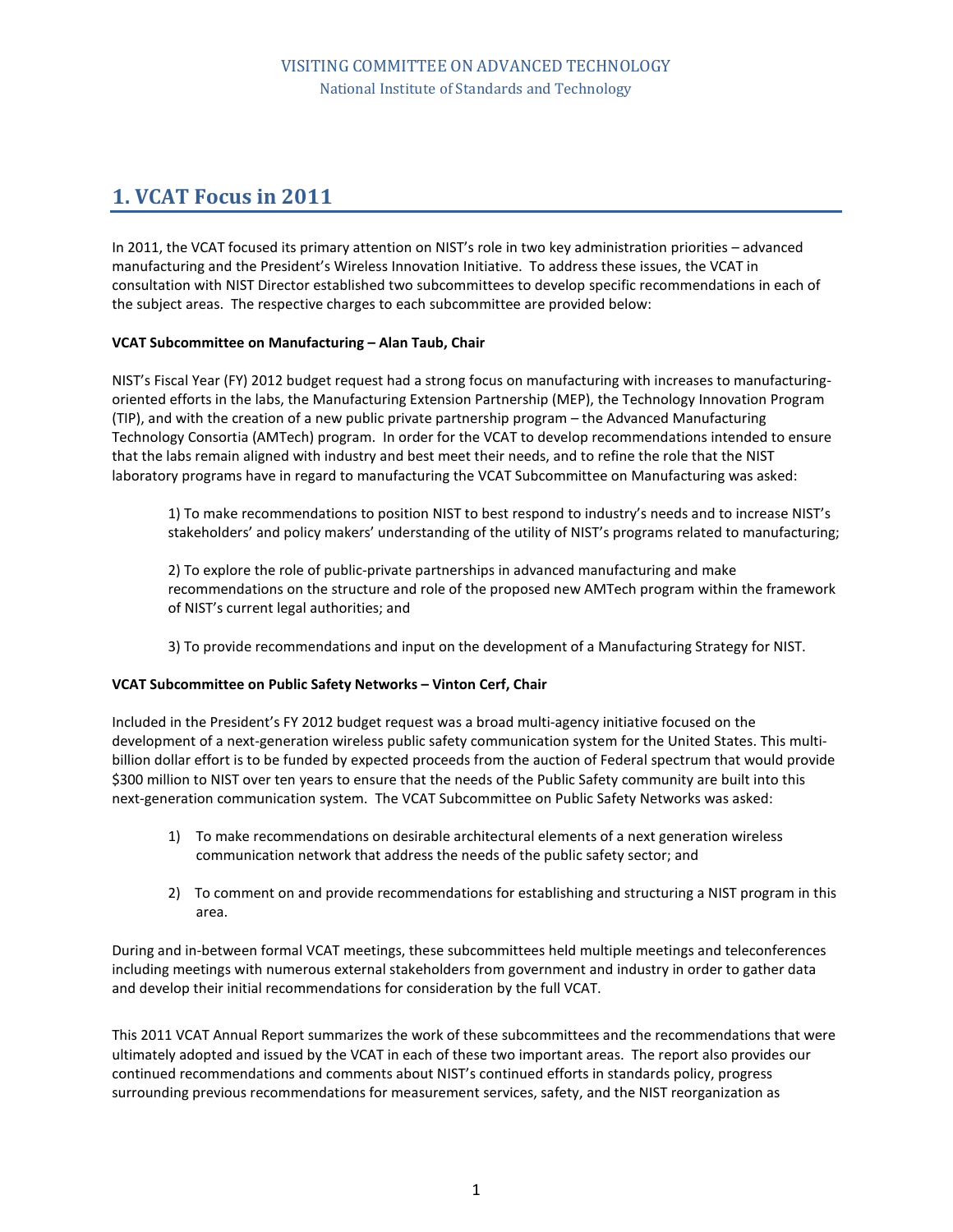well as the NIST budget, and the implication surrounding the termination of Federal Funding for TIP and the Baldrige Performance Excellence Program (BPEP).

# **2. NIST Role in Advanced Manufacturing**

After consultation with Dr. Patrick Gallagher, the NIST Director, the VCAT formed a subcommittee to make recommendations to (1) position NIST to best respond to industry's needs and increase understanding of the important role NIST can and does play in manufacturing; (2) provide recommendations and input on a strategy for supporting advanced manufacturing at NIST; and (3) explore the role of public-private partnerships in advanced manufacturing and make recommendations on the structure of such a program.

# 2a The Structure and Role of AMTech

The Advanced Manufacturing Technology Consortia (AMTech) program is designed to fill a critical gap for early stage technology development by providing incentives and resources for the formation of industry-led consortia that will support basic and applied research on long-term, precompetitive and enabling technology development. AMTech is a new program proposed in the President's fiscal year 2013 budget. The AMTech program's vision is consistent with the findings and recommendations in a recent report<sup>[1](#page-5-0)</sup> ("PCAST and PITAC Manufacturing Report") by the President's Council of Advisors on Science and Technology (PCAST) and the President's Innovation and Technology Advisory Committee (PITAC). The report emphasizes the critical importance of advanced manufacturing in driving knowledge production and innovation in the United States. The PCAST researched the current state of manufacturing and concluded that U.S. leadership in manufacturing is declining and that this is detrimental to the well-being of the Nation overall.

The AMTech-supported consortia should enable technology development and create the infrastructure necessary for more efficient transfer of technology into use. By convening key players across the entire innovation lifecycle, the AMTech consortia will work to eliminate critical barriers to innovation, increase the efficiency of domestic innovation efforts and collapse the time scale to deliver new products and services based on scientific and technological advances. This strategy has the potential to drive economic growth, enhance competitiveness and spur the creation of jobs in high-value sectors of the U.S. economy.

#### *RECOMMENDATIONS:*

 *The VCAT strongly endorses the AMTech program as a model public-private partnership program for supporting technological innovation and facilitating its deployment to support advanced manufacturing. The VCAT's full set of specific recommendations on this topic were presented to NIST in the paper entitled Recommended Design Principles for AMTech, which can be found at: [\(http://www.nist.gov/director/vcat/upload/VCAT-Mfg-Summary-Recommendations.pdf](http://www.nist.gov/director/vcat/upload/VCAT-Mfg-Summary-Recommendations.pdf))* 

<span id="page-5-0"></span> <sup>1</sup> *Report to the President on Ensuring American Leadership in Advanced Manufacturing,* PCAST Report, June 2011,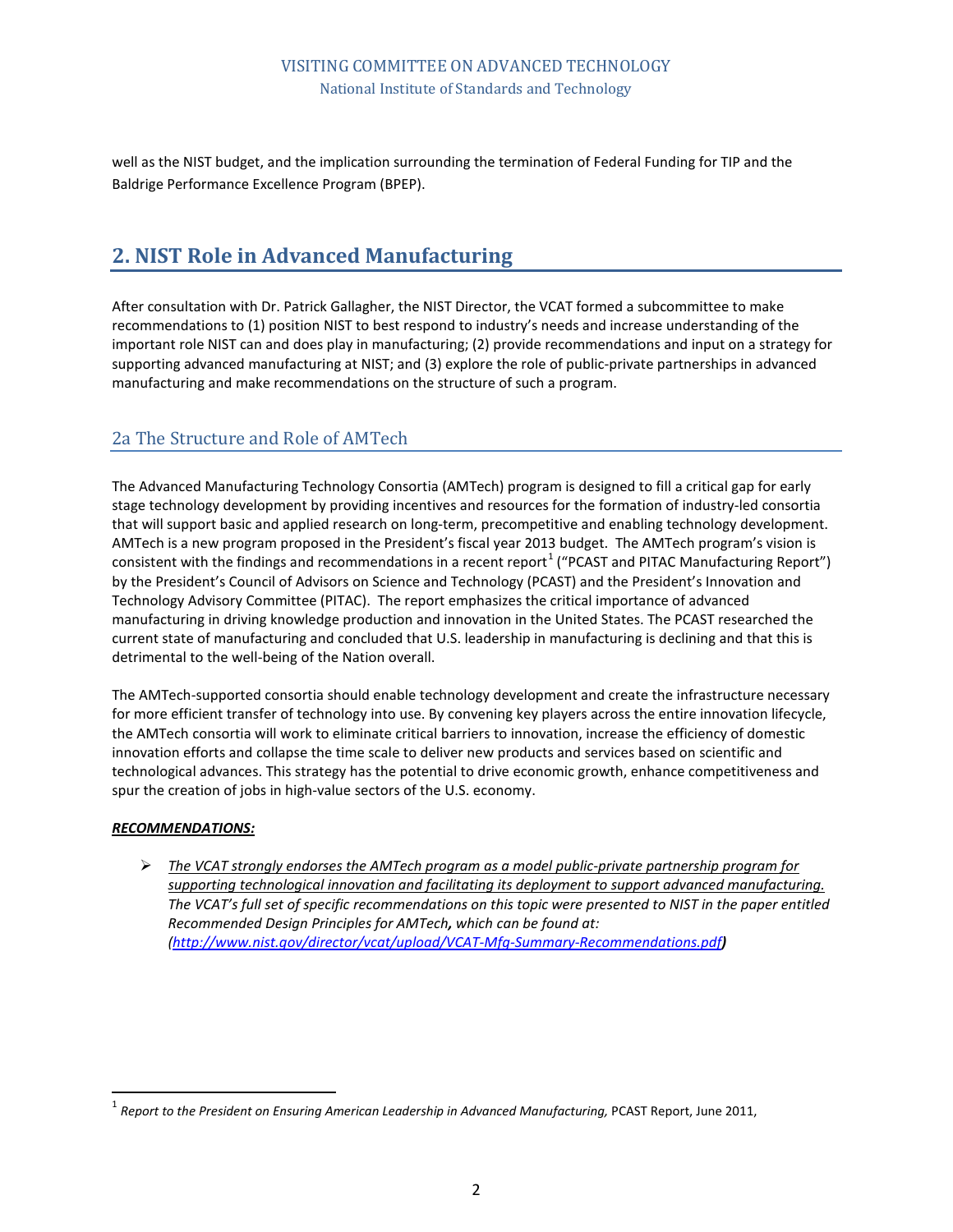# 2b The Role of NIST in the Administration's Manufacturing Strategy

The recent PCAST and PITAC Manufacturing Report emphasizes the critical importance of advanced manufacturing in driving knowledge production and innovation in the United States. Manufacturing companies in the U.S. are responsible for over two-thirds of the industrial research and development and employ the majority of domestic scientists and engineers.<sup>[2](#page-6-0)</sup> Furthermore, manufacturing R&D is the dominant source of service-sector technologies, $3$  hence its benefits reach beyond purely manufacturing.

A core element of the PCAST recommendations was the need for a more coordinated R&D effort in partnership with industry. Coordination is needed for public/private activity and NIST is a natural candidate for this role. NIST's mission to promote U. S. innovation and industrial competitiveness positions it to play a central role in the advancement of manufacturing within the Nation. NIST is the only agency with a broad mandate to support manufacturing. Other agencies that support manufacturing research, do so in a mission-centric vertical manner. NIST on the other hand plays a horizontal role in the manufacturing domain to broadly benefit the Nation's economic and social well-being.

NIST is structured to respond to the various needs of the U.S. manufacturers through its diverse portfolio. With its broad range of programs, NIST provides a wide set of products and services that can help U.S. manufacturers accelerate their research and development and provide the necessary momentum to turn their ideas into successful products. These programs are closely aligned to recommendations in the PCAST and PITAC report and places NIST uniquely among other federal agencies to address the challenges laid out in the report.

Specifically, the NIST laboratory programs conduct research that advances the nation's technology base and is needed by U.S. industry to continually improve products and services. Improvements in manufacturing process and product technology depend on NIST's fundamental scientific and engineering research to develop:

- The precise and accurate measurement methods and measurement standards needed to improve quality and reliability, and
- New technological processes by which such improved methods may be used in practice to improve manufacturing and to assist industry to transfer important laboratory discoveries into commercial products.

During the October 2011 VCAT meeting, the Subcommittee on Manufacturing was briefed on the NIST Laboratory Research Programs that support advanced manufacturing. Work across the Laboratories was presented in the following areas:

- Smart and Sustainable Manufacturing;
- Nanomanufacturing (including flexible electronics activities);
- Next-Generation Materials Measurements, Modeling, and Simulation;
- Support for Semiconductor Manufacturing (including Post-CMOS efforts); and
- Biomanufacturing

The VCAT supports and endorses the ongoing and planned work that was presented.

<span id="page-6-1"></span><span id="page-6-0"></span>

Bureau of Economic Analysis, NSF and Wolfe 2009, as cited by Tassey.<br>3 Gregory Tassey, "Rationales and Mechanisms for Revitalizing U.S. Manufacturing R&D Strategies," *Journal of Technology Transfer 35* (2010): 283-333.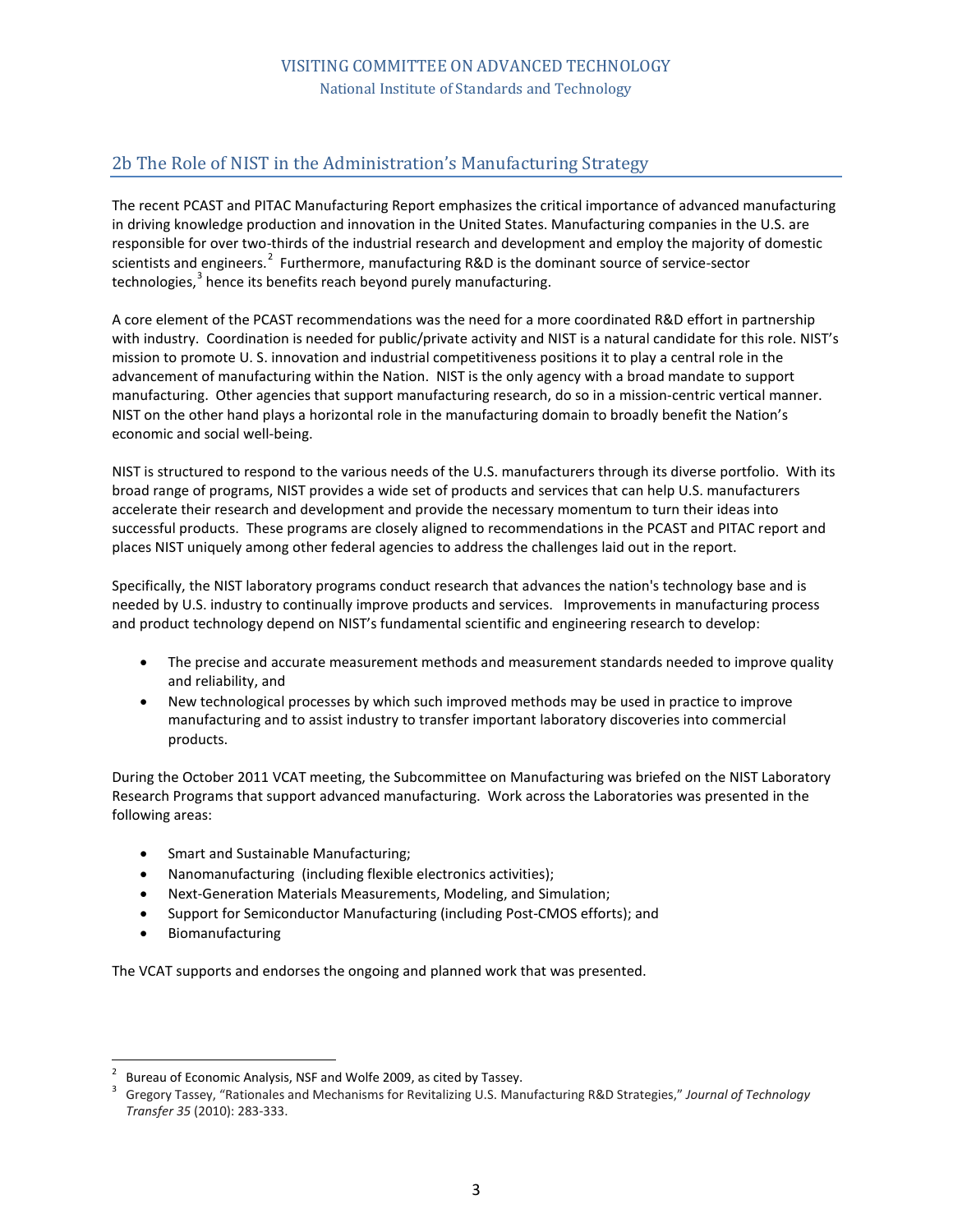#### *OBSERVATIONS:*

During the meeting, the VCAT Subcommittee on Manufacturing agreed to the following:

- The Subcommittee on Manufacturing strongly endorses NIST Laboratory Research Programs that will lead to enabling capabilities in advanced manufacturing across sectors.
- It is important that NIST laboratories increase resources focused on advanced manufacturing to better exploit them for maximum competitive advantage. Given the NIST charter, it is the agency best-positioned to support the U.S. advanced manufacturing agenda.
	- o World-class measurements and standards are critical to enhancing U.S. manufacturing competitiveness.
	- o The NIST Laboratories provide core capabilities, which impact all industries.
	- o Focusing on the interfaces across industry sectors enhances the Nation's ability to innovate and be more competitive. NIST is uniquely positioned to recognize these interfaces and exploit them for maximum advantage.

#### *RECOMMENDATIONS:*

- *The VCAT encourages building on the recent progress through continued investment and expansion of NIST programs in these areas and the development of a more complete strategic plan to address needs in advanced manufacturing.*
- *With the new leadership role of Secretary Bryson within the Administration for the development of manufacturing policy, the VCAT recommends that NIST should be assigned the lead for coordination of interagency efforts targeting advanced manufacturing.*
- *With its industry focus and non-regulatory mission, NIST should be the primary interface point between the Federal government and the University and Industrial partners that comprise the Advanced Manufacturing Partnership.*
- *The VCAT supports the AMTech program, but the requested funding levels were inadequate for the program to fully accomplish its mission and goals. The VCAT recommends that AMTech be funded at a level that enables the program to have significant impact.*

# **3. NIST Role in the Wireless Innovation Initiative**

In support of the Wireless Innovation Initiative and in collaboration with Aneesh Chopra, the United States Chief Technology Officer (USCTO), the NIST Director charged the VCAT with the task of developing a summary of desirable features that could be incorporated into the design of a national public safety communication system. To fulfill this charge the Subcommittee on Public Safety Networks has met in person, by phone and online, and hosted several public meetings on this subject in Philadelphia, Chicago, and elsewhere $^4$  $^4$ . NIST also issued a request for information and comment on "Desirable Features of a Nationwide Public Safety Broadband Network."[5](#page-7-1)

Based on these efforts and responses to its request for public comment, the subcommittee prepared a report entitled, "*Desirable Properties of a National Public Safety Communication System",* which was formally approved by the VCAT. The full report can be found at:

[\(http://www.nist.gov/director/vcat/upload/Desirable\\_Properties\\_of\\_a\\_National\\_PSN.pdf\)](http://www.nist.gov/director/vcat/upload/Desirable_Properties_of_a_National_PSN.pdf)

<span id="page-7-0"></span> $^4$  August 10, 2011, w/APCO Meeting, Philadelphia, PA; September 7, 2011, w/SAFECOM meeting, Chicago, IL; VCAT meetings, June 7-8, 2011 and October 17-18, 2011, at Gaithersburg, MD.

<span id="page-7-1"></span><sup>&</sup>lt;sup>5</sup> "Soliciting Input on Research and Development Priorities for Desirable Features of a Nationwide Public Safety Network," *Federal Register*/Vol. 76, No. 176, Monday, September 12, 2011; responses due by October 12, 2011. [Docket No. 110727437- 1433-01]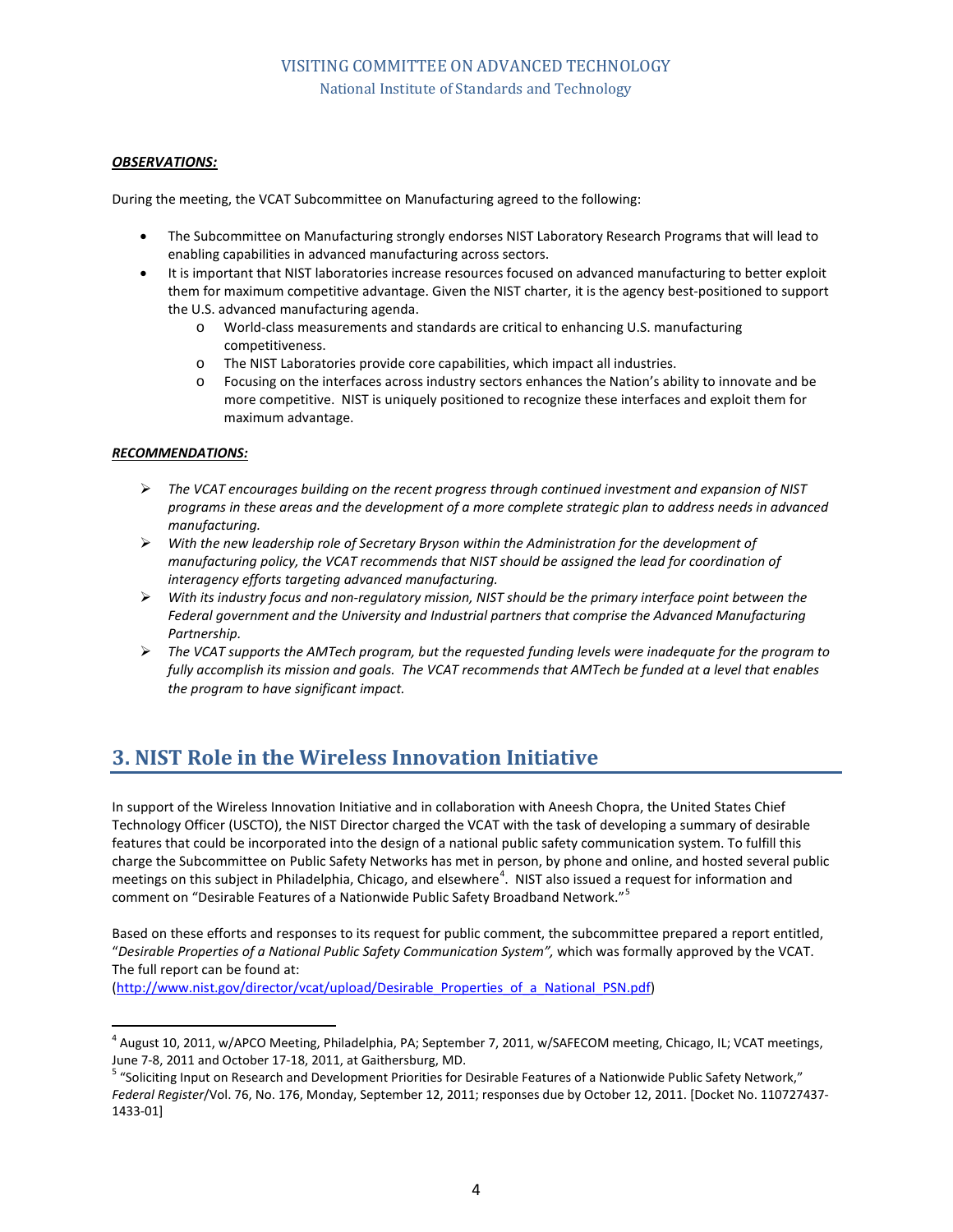#### *OBSERVATIONS:*

In broad terms, the Subcommittee undertook an assessment of the status and trends evident in the technology used in support of first responders and other public safety actors. It was immediately apparent that responses to emergencies vary widely in size, scope, nature and need for specialist intervention. Not surprisingly, this high variance induces a need for a very flexible, resilient and robust system of communication that, in this  $21^{st}$  Century, must provide for the transport of voice, video, and digital information of all sorts. The emergency services community has gauged that the wireless telecommunications industry is investing heavily in what is called "LTE" or Long-Term Evolution technology aimed at providing high speed, digital communication services. The devices used to support LTE are typically "smart phones" that are programmable and that can support myriad applications, many of which make use of Internet-based resources. While the commercial versions of these devices typically lack the kind of rugged implementation associated with emergency communications equipment, they point towards a future in which emergency responders have access to as much or more information and communication capacity than ordinary consumers do today.

The report outlines the potential for extending LTE systems to include so-called "talk around" or "peer-to-peer" functionality as well as "mesh networking" capability that would allow individual end-devices to act as store-andforward relays to extend network connectivity at need. Internet-based technology is one avenue through which such extension may be obtained, as well as supporting all forms of digital information exchange, access to Internetbased information resources and non-traditional respondents, wherever situated. Backward compatibility with existing emergency communication systems and equipment was deemed important, as was cost, reliability and ease of use.

Security loomed large as an important goal, including the validation of equipment and individuals to access emergency communication facilities and information. The use of strong authentication methods was considered an important element in a credible design for future emergency communications services.

These and many other observations were offered and a list of desirable properties was prepared and elaborated. The conclusions of this report are reproduced below and have been endorsed by the VCAT.

#### *RECOMMENDATIONS:*

- *A Public Safety Capability organization should be selected or created to orchestrate the detailed design, development and coordinated operation of a new, national public safety communication system. It should include a Public Safety Interoperability Panel to spur standards development and a resource management capability.*
- *The architecture of the new public safety network should:*
	- o *Incorporate commercial technology where appropriate.*
	- o *Extend commercial technology to achieve robustness.*
	- o *Provide for backward compatibility or interoperability through standards adoption and/or development where feasible, including interoperation with existing and new 911 systems.*
	- o *Give high priority to cost-effectiveness and affordability.*
	- o *Take advantage of Internet and other packet-based technologies to support multi-media communication and mobile ad hoc network formation.*
	- o *Incorporate assigned public safety spectrum and other data communication spectrum assignments and include opportunity for sharing where feasible.*
	- o *Incorporate strong, federated authentication and other security technology to positively identify and authorize personnel and equipment permitted in the system.*
	- o *Incorporate advanced position location capabilities, including indoor and underground location.*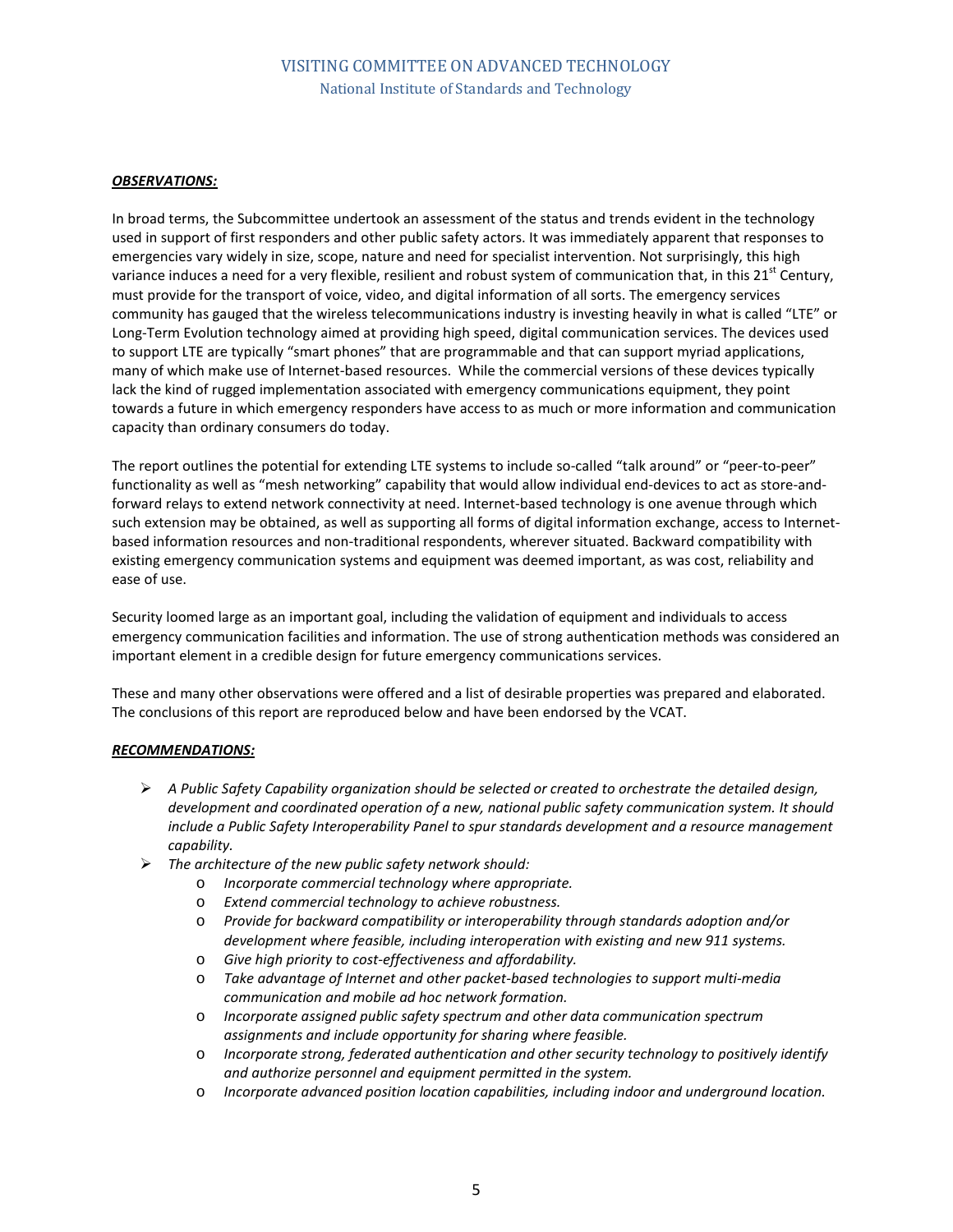- o *Make extensive use of open national or international standards and, where appropriate, open source software.*
- *The development program should include substantial opportunity for coordinated development and testing of protocols, systems, devices and practices among a wide range of actors including traditional emergency responders, national homeland security elements, military, state militia, municipal, private sector public safety organizations and research agencies and institutions. Nontraditional players, including a wide range of private sector networked information industry elements, should be included.*
- *Persistent and sustainable test beds that accommodate urban, suburban and rural scenarios should be incorporated into the program in support of long-term evolution of public safety communication standards and technologies.*
- *Above all, the system must be flexible and adaptable to new requirements and incorporation of new technologies and capabilities.*

# **4. Update on Ongoing Programmatic and Operational Activities**

This past year, the VCAT received updates on a number of major NIST efforts including standards policy, measurement services, safety, and progress on the NIST reorganization.

## 4a Standards Policy and NIST

*2009 VCAT Recommendation:* "*Serve as the principal inter-agency convener for documentary standards affecting national, international, and/or inter-agency interests by obtaining executive branch authority. The Department of Commerce (DOC) should sanction such a role for NIST where NIST would serve to coordinate the development of action plans and assure that overall architectural integrity of the standard is preserved. NIST would coordinate the application of expertise across relevant agencies.*"

RESPONSE: In 2009, the VCAT recommended that NIST assume a unique role in the federal government enterprise by serving as the principal inter-agency convener for documentary standards affecting national, international and/or inter-agency interests. In 2010, NIST assumed a major role in implementing this recommendation with NIST Director, Patrick Gallagher, designated as a co-chair of the National Science and Technology Council's (NSTC) Subcommittee on Standards (SoS). The SoS serves an important role in bringing together senior management from a cross-section of executive branch agencies and independent commissions, including the three offices within the Executive Office of the President *–* the Office of Science and Technology Policy, the Office of Management and Budget, and the Office of the U.S. Trade Representative. This varied representation is critical to developing positions and a shared understanding within the federal enterprise about the impact of standards on international competitiveness, technology, trade, intellectual property rights, etc.

In 2010, the SoS started to address the effectiveness of federal agencies' engagement on standards aimed at national priorities (e.g., development and deployment of an interoperable Smart Grid, secure and interoperable electronic health records, cybersecurity, etc.). Following a broad public stakeholder consultation throughout 2011, and discussions with numerous agencies, the SoS, in November 2011, released a set of policy recommendations to federal agencies to facilitate effective engagement to address national priorities through the use of standards.

The recommendations build upon existing statute and policy, and provide agencies with additional guidance on a number of current issues related to standardization. The policy recommendations balance the needs of the federal government with the interests of the private sector stakeholders in the U.S. model of public-private partnership for standardization. The policy recommendations have been well received by the U.S. private sector, which view the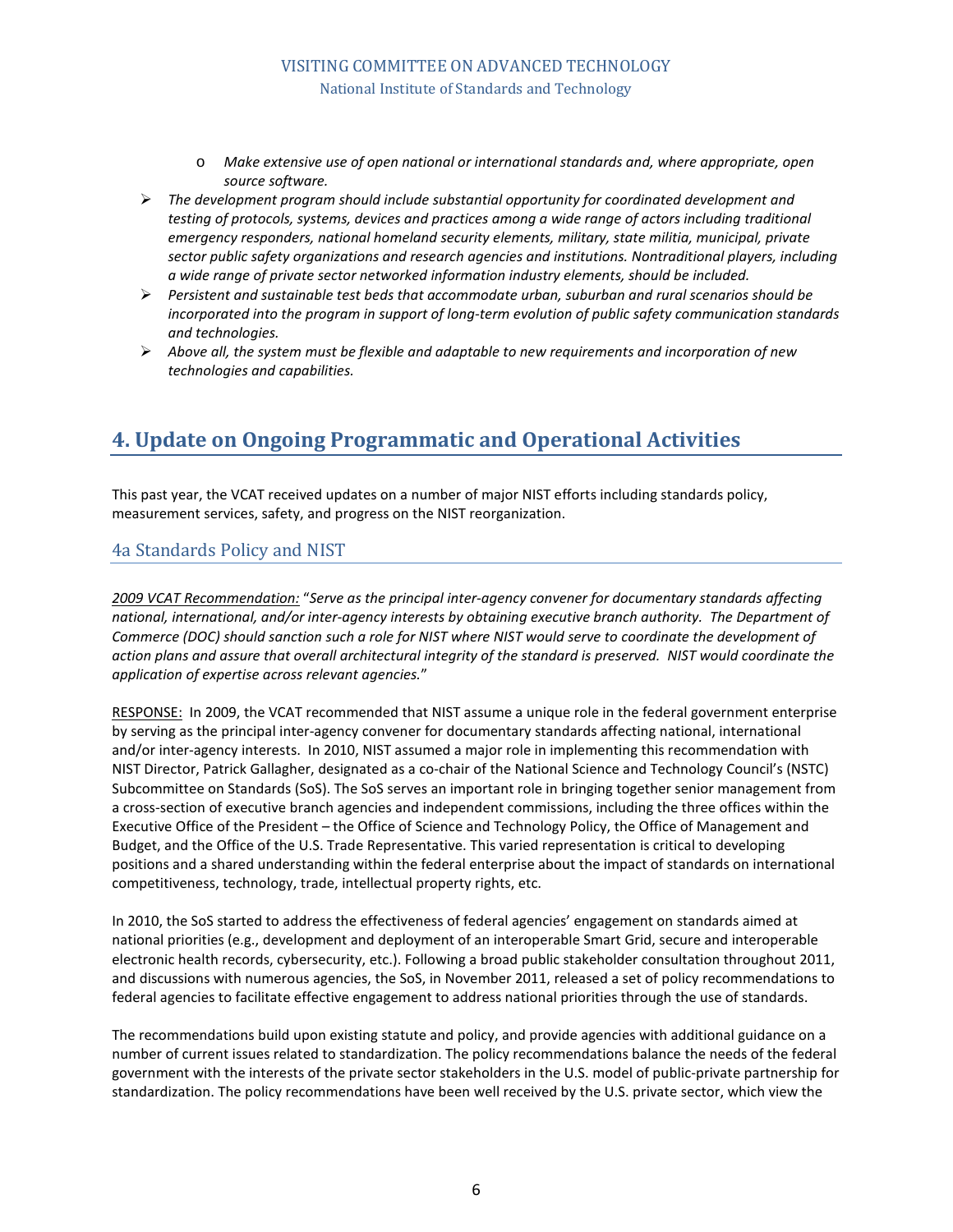policy recommendations as continued U.S. Government support for a public-private sector model of standards development. NIST's leadership in coordinating the development of this report is particularly noteworthy as it brought together a number of agencies that had previously focused primarily only on their specific interests relating to standardization. The development of the report provided a unique opportunity for agencies to explore standards related policy issues in a holistic manner, and develop principles that represent general consensus across agencies. Thus, the report also represents current U.S. Government ideas and thoughts on standardization. The SoS also envisions that the policy recommendations may be followed by a formal Administration memorandum providing further guidance relating to federal government engagement in standardization.

#### *RECOMMENDATION:*

 *The VCAT recommends that NIST continue its role in coordinating and facilitating the development, adoption and application of standards used by the Federal Government. The Committee notes that many of the standards adopted by NIST also have proven to be of significant utility to the private sector.*

## 4b Measurement Services

As a result of last year's in-depth exploration by the VCAT of NIST's programs and resources targeted at providing measurement services, the Committee made a number of key recommendations on how NIST could improve its ability to deliver timely and high quality measurement services through improved planning and resource distribution, a review of current business models and practices, and a more robust assessment of its measurement services programs. While NIST still has a number of issues to address, significant progress against these recommendations has been made.

#### *2010 VCAT RECOMMENDATIONS:*

- *"NIST management should analyze current and anticipated measurement requirements against currently available technology to determine new technology development needs as part of a strategic planning effort. This will allow NIST to concentrate its resources on developing new tools and providing unique measurement services.*
- *NIST management should ensure that staffing levels are sufficient to create bench depth in critical measurement programs.*
- *NIST management should assess its measurement services and ensure that they optimize the integrity and traceability of the measurement system while promoting maximum third-party participation.*
- *Pricing for NIST measurement services should be rationalized; does the cost of billing and collection exceed cost recovery?*
- *NIST management should expand assessment programs to include customers of NIST measurement services."*

RESPONSE: There was a clear need to improve the planning at NIST in order to ensure that the NIST research efforts were feeding the development of new measurement services and that these service development and dissemination efforts were adequately staffed. The recent NIST reorganization is major step forward towards strengthening the planning and integration of the NIST measurement service efforts. For the calibration services, one objective of the recent reorganization and, consequently, its impact is illustrated by creation of the new Physical Measurement Laboratory which has integrated the research, development, and dissemination phases necessary to support a robust system of weights and measures that is essential for a modern economy. For example, in mass metrology, the old organizational structure required coordination of groups from three different operational units, each with a different mission. Consequently, it was difficult for improvements in mass metrology made by the electronic kilogram project to lead to improvements in mass calibrations, and in new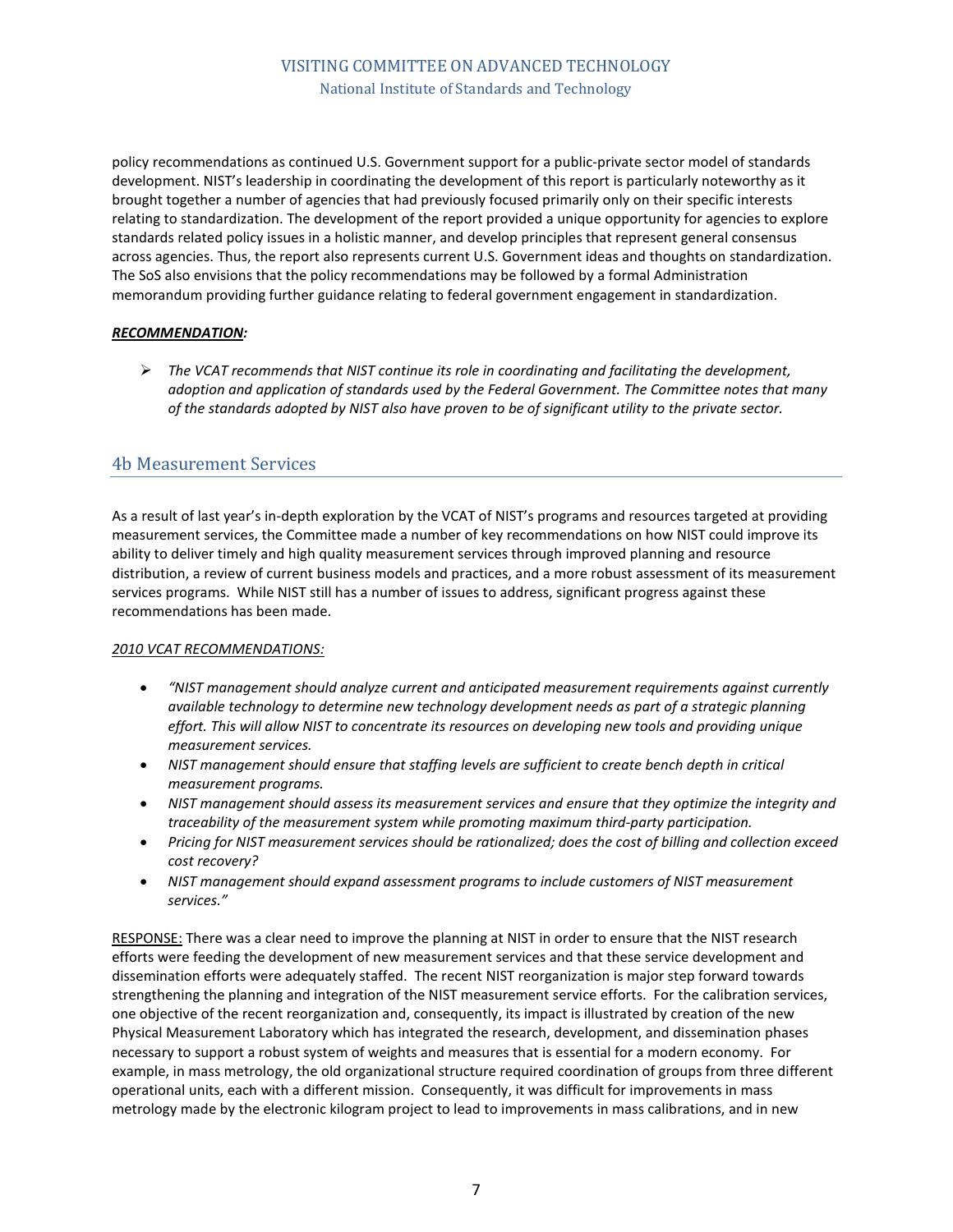training/measurement protocols for dissemination by the Office of Weights and Measures and the National Voluntary Laboratory Accreditation Program (NVLAP). By contrast in the new structure, the relevant groups are now in the same division. We believe that this consolidation will lead to more effective integration of research and facilitate the transfer of knowledge and technology into more efficiently managed measurement service delivery efforts.

NIST has recently launched a review of its laboratory activities to identify its core capabilities and prioritize its efforts in measurement services. This is an opportunity to prune areas that are no longer needed and bolster existing and potentially new efforts that have insufficient staffing.

The cost effective delivery of measurement services is essential for the health of these programs. NIST is taking steps to evaluate the pricing models for the delivery of its measurement services, specifically the current practice of charging full cost recovery versus a market-based pricing approach for its services.

NIST is also exploring other strategies to more cost effectively deliver measurement services. For development and use of traceable reference materials, NIST is exploring the use of third-party collaborators to assist in the measurement of its reference materials for more efficient and cost-effective development and delivery. In the area of calibrations, NIST also continues to invest in the development of measurement technologies that could be transferred broadly to industry as a more effective means of promulgating a traceable measurement system that is not as reliant on costly and time-consuming calibrations against primary standards. An example of this work is 10V DC voltage metrology. In this case, NIST researched, developed, and transferred the knowledge of fabrication of a superconducting circuit to a small company that can generate 10VDC with high accuracy. This company now sells 10V DC systems to industrial and military calibration laboratories that can use these instruments to calibrate instruments with a voltage reference almost as accurately as the ones available at NIST. This could be considered a prototype of a concept called "NIST on a chip" that is being discussed within parts of the measurement science community at NIST. Current efforts to strengthen the NIST technology transfer policy will further encourage efforts to commercialize NIST measurement technologies like the 10V DC standard.

NIST is still in the process of exploring additional assessment programs, beyond evaluation by the National Research Council, including the possible evaluation of service programs by personnel at other National Measurement Institutes as well as key customers. NIST is taking steps to expand the customer feedback that is collected for all measurement services including the possible use of a web-based customer management system to ensure that customer requests receive effective response.

#### *RECOMMENDATION:*

 *The Committee believes that it is critical for NIST to implement a revised assessment program and expects an update on this process at its June 2012 meeting.*

## 4c Safety at NIST

In the 2010 VCAT report, we recommended that NIST fully implement the recommendations of the NIST Blue Ribbon Commission on Management and Safety II (BRCII) report. Since that time, NIST has made significant progress addressing each of the four recommendations. The following summarizes progress to date:

#### *BRC Recommendation 1: Appoint crucial Associate Director for Laboratory Programs (and Principal Deputy).*

RESPONSE: In July 2011, NIST Director Patrick Gallagher appointed Dr. Willie E. May to the position of Associate Director for Laboratory Programs (and Principal Deputy). Prior to this appointment, Dr. May was the Director of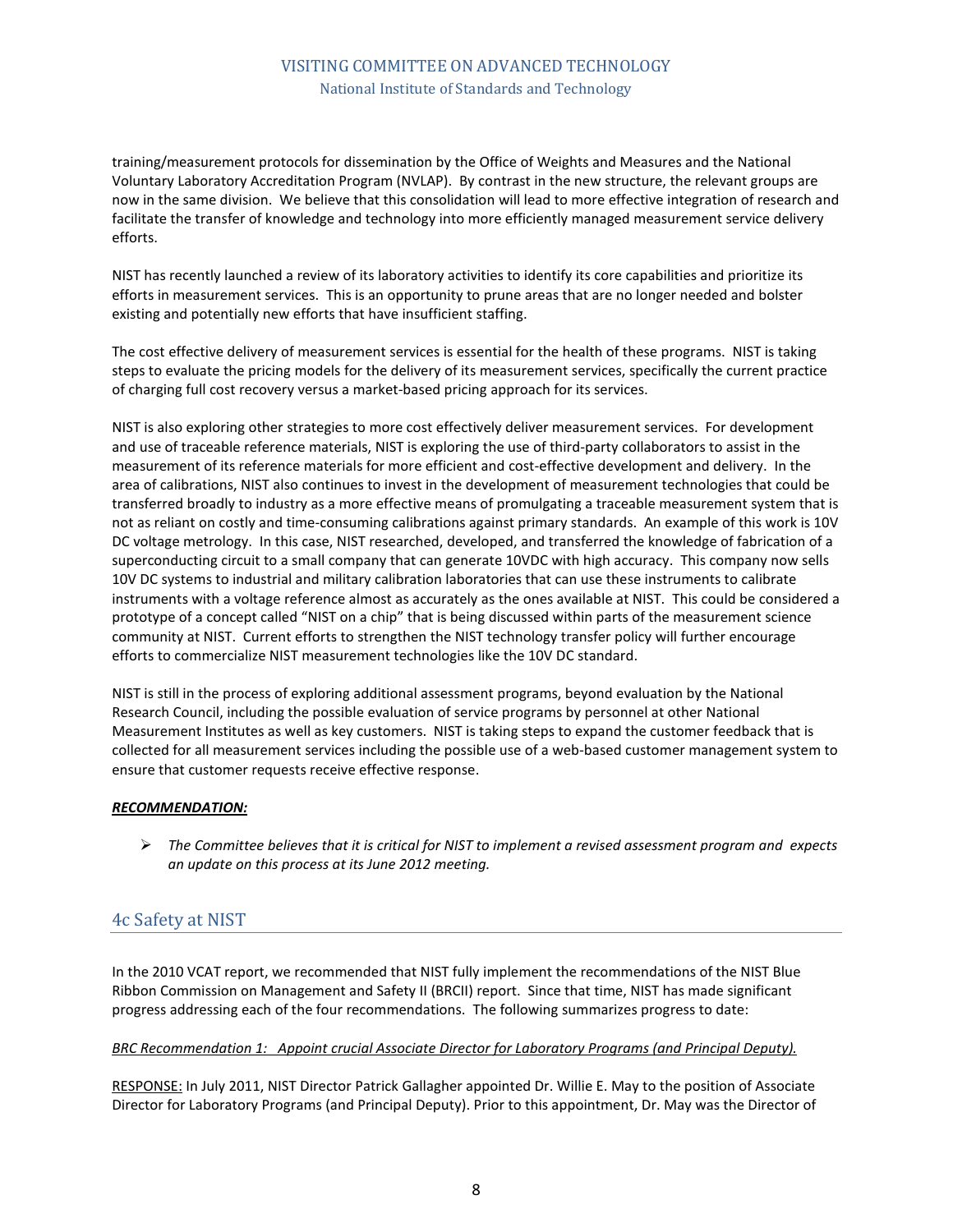NIST's Material Measurement Laboratory. Dr. May's extensive leadership and management experience, knowledge of NIST's programs, and understanding of NIST's unique mission make him exceptionally well qualified to lead all aspects of NIST's laboratory programs.

#### *BRC Recommendation 2: Address the enthusiasm gap in some senior management.*

RESPONSE: In May 2011, Dr. Gallagher convened a two-day safety summit to develop a shared sense of direction and priorities among NIST's senior leaders. The discussions at the summit resulted in the following joint statement:

*Safety commitment: We seek to make safety an integral core value and a vital part of the NIST culture. This has several key attributes:*

- *Safety is an integral core value backed up by more than words, and includes full use of our appropriate authorities.*
- *Safety is how NIST performs its mission work ("safety as an adverb").*
- *We seek to build our safety culture on the strengths of our existing culture. For example, high standards of excellence; personal and professional integrity; recognizing achievement; merit as determined by robust peer review; etc.*

#### *BRC Recommendation 3: Establish an Audit mechanism.*

RESPONSE: NIST has drafted an assessment program as part of its overall safety management system. The assessment program, which is currently under review, includes requirements for independent third-party assessments.

The Nuclear Regulatory Commission provides significant external oversight of NIST's programs involving ionizing radiation. In addition, NIST contracts for independent third-party assessments of its ionizing radiation safety programs in both Gaithersburg and Boulder annually and has contracted for a comprehensive assessment of its radioactive materials programs in 2012.

Federal, State, and local regulatory agencies provide significant oversight of NIST's environmental management programs.

In August 2011, the Department of Commerce's Office of Occupational Safety and Health conducted an independent third-party evaluation of the NIST safety program focused on 29 CFR 1960, Basic Program Elements for Federal Occupational Safety and Health Programs, and on implementation of the NIST program at NIST Boulder.

NIST has initiated an assessment of its hazard review program. The assessment will comprise an independent third-party assessment of the NIST written program and the Operational Unit (OU) implementations thereof and internal peer-based assessments of approximately 50 specific activities.

#### *BRC Recommendation 4: Develop a suite of safety metrics to gauge progress and drive improvements.*

RESPONSE: NIST is in the process of developing a set of safety metrics to drive improvements in incident reporting and investigation. These metrics will be based on injuries, illnesses, near misses, spills, and other incidents and on the data collected through the NIST Incident Reporting and Investigation System (IRIS) launched in September 2010.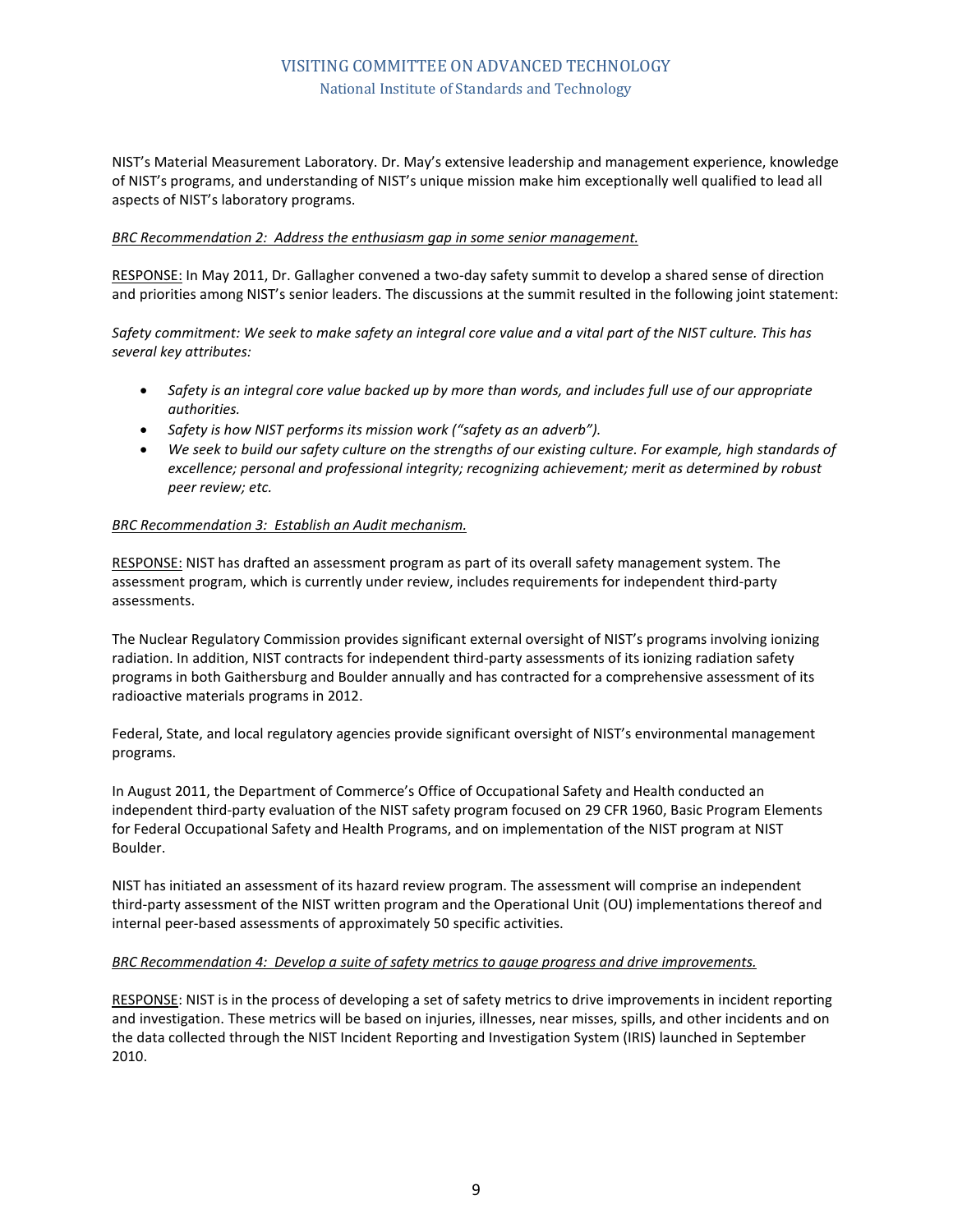During 2012, NIST will be launching a new program focused on the reporting and amelioration of unsafe working conditions. This will be another source of data to gauge progress and drive improvements.

#### **OBSERVATIONS:**

NIST is currently monitoring six categories of recordable incidents shown below. The recordable incident data is collapsed into two standard metric rates, known as DART and TRC $^6$  $^6$ .

Recordable incidents:

- 1. Lost work activity Days Away from Work
- 2. Restricted work activity Days Restricted
- 3. Transfer to another job due to injury Days Transferred
- 4. Medical treatment beyond first aid (non-lost time)
- 5. Loss of consciousness
- 6. Fatality related to work

NIST management has concluded that these metrics do not permit direct and targeted responses to the aggregated measurements. Moreover, the accumulated data is "noisy" owing to the small numbers involved. This makes it difficult to measure progress except over long periods of time. Consequently, a new set of safety metrics has been proposed, driven by the motivating factors shown below:

- 1. They touch on key aspects of a strong culture of safety (improving safety engagement, safety processes, safety leadership, and safety learning across the organization).
- 2. They connect to an area of high safety significance (preventing incidents from recurring, identifying and addressing both local and organization-wide safety weaknesses).
- 3. They are relevant to management and staff at all levels and across the entire organization.
- 4. They permit the OUs to improve continually through data-based safety management.
- 5. They are amenable to the NIST Office of Safety, Health, and Environment (OSHE) measuring and reporting on them relatively easily.
- 6. They involve a safety area that has been a major focus at NIST and where NIST has recently done an evaluation and established a baseline.

These new metrics will be monitored from April 1, 2012:

- 1. Quality of incident investigation reports.
- 2. Quality of initial incident reports.
- 3. Percentage of OUs with procedures implementing the NIST IRIS program.
- 4. Percentage of staff trained on OU procedures for reporting incidents and on their associated rights.
- 5. Percentage of staff trained on the conduct of incident investigations who will be performing incident investigations.

In addition, OSHE will report on the amount of time taken to submit initial incident reports and incident investigation reports, and on the number of outstanding incident investigation reports beyond specified timeframes.

<span id="page-13-0"></span> $^6$  DART Rate = Number of incidents in categories 1, 2, and 3 per 200,000 employee work hours (roughly 100 full-time employees).

TRC Rate = Number of incidents in categories 1 through 5 per 200,000 employee work hours (roughly 100 full-time employees).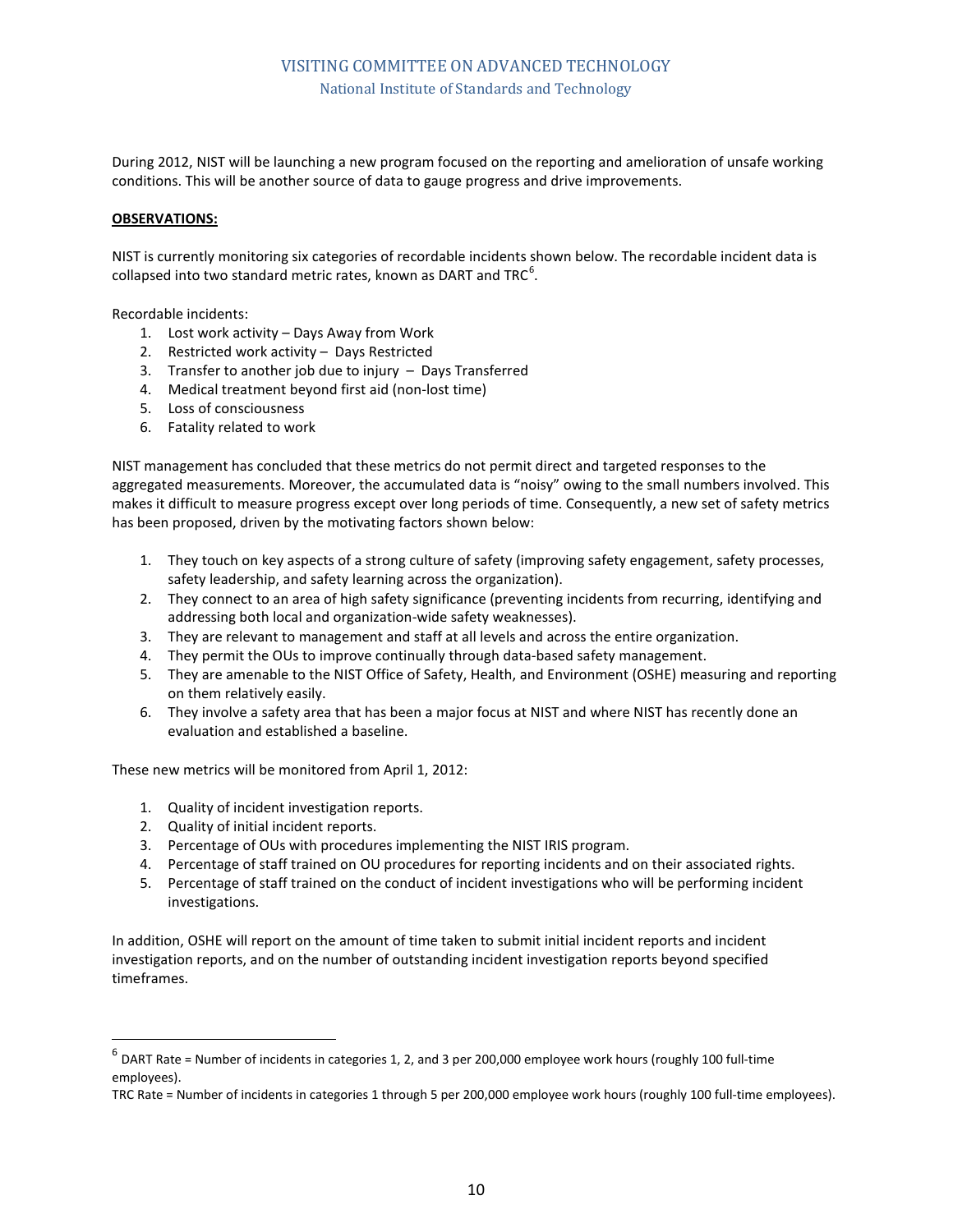Related metrics that NIST will track in the future:

- 1. Percentage of corrective actions taken on time.
- 2. Number of outstanding corrective actions beyond the scheduled time.

#### *RECOMMENDATION:*

 *The VCAT expects a report on metrics in use and in development during the calendar 2012 VCAT period. In addition, the VCAT is specifically interested in the measurements taken by NIST to illustrate its progress in improving safety. The importance of this effort cannot be overemphasized.*

## 4d Progress on the NIST Reorganization



The Committee recognizes the significant progress that NIST has made in its continued efforts to reorganize and realign the laboratory programs. Specifically, the appointment of Dr. Willie May to the position of Associate Director for Laboratory Programs fills a much needed leadership position that will enable the continued implementation of the NIST reorganization, provide leadership stability in times of transition, and provide continued focus and strategic prioritization of efforts to grow and strengthen the NIST laboratory programs*.*

The Committee realizes that there is still significant work to be done to ensure that the NIST reorganization is a success. Perhaps the biggest challenge lies in the ongoing restructuring of the Material Measurement Laboratory and the Physical Measurement Laboratory, which together are the two largest scientific OUs at NIST with combined responsibility for the core metrology mission. Given the ongoing efforts to strengthen measurement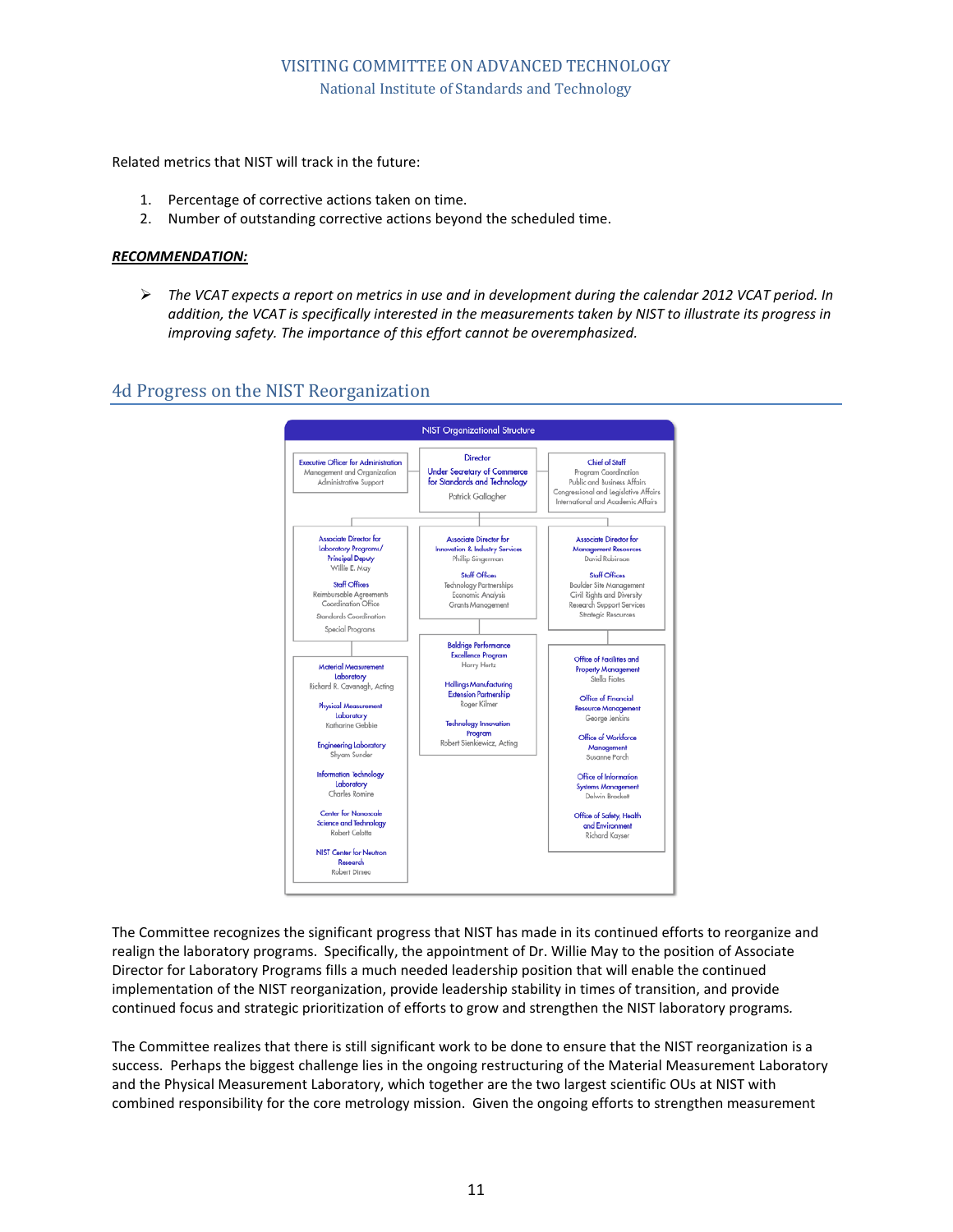services as discussed earlier, it is critical that these two units ensure that a core base of fundamental research is maintained and is vertically integrated with new service delivery capabilities that are closely tied to the need of NIST's stakeholders in government and industry.

The Committee applauds the creation of the Chief Manufacturing Officer position at NIST. With the newly announced leadership role of the Department of Commerce in the Administration's manufacturing policy and the critical role of NIST, it is important that NIST has a leadership post that can serve as a key point of coordination both within the government and with the private sector.

#### *RECOMMENDATIONS:*

- *The VCAT strongly recommends that NIST engage in capacity, skills and leadership planning and looks to NIST to report progress at the June 2012 VCAT meeting.*
- *The VCAT requests that NIST management articulate the inter-laboratory coordination mechanisms it uses to address new opportunities, build staff competency in new areas and adapt to new budget and tasking from the many sources that drive NIST's agenda.*

# **5. NIST Strategic Planning and Performance**

NIST continues to improve its programmatic planning efforts. Building on progress it has made over the last three years it has identified a series of strategic priorities and investment priority areas (IPAs) against which future planning would be conducted.

As with last year, the programmatic planning efforts are directed toward a series of six IPAs: Physical Infrastructure, Energy, Environment & Consumer Safety, Healthcare, Information Technology & Cybersecurity, and Manufacturing. These IPAs were selected by senior NIST management and technical staff, along with inputs from other stakeholders, based on the following criteria:

- Clearly matches NIST's mission and goals;
- Addresses urgent national needs and priorities, including Administration and Congressional priorities;
- Addresses a compelling innovation or competitiveness issue in areas of strategic importance to the nation (e.g., manufacturing, alternate energy, safety and security); and
- Represents previously identified NIST priorities that remain important.

The programmatic planning process is moving the agency away from single year initiative-based planning, and toward the creation of culture and infrastructure that enable the development and maintenance of multi-year program plans with discrete goals, objectives, and performance measures.

#### *RECOMMENDATION:*

 *The VCAT endorses the strategic planning process and supports the six investment priority areas. The VCAT is looking for more clarity and depth in strategic planning, recognizing that NIST operates in a dynamic environment in which demands arise from a variety of sources that can and do influence its ability to adapt.*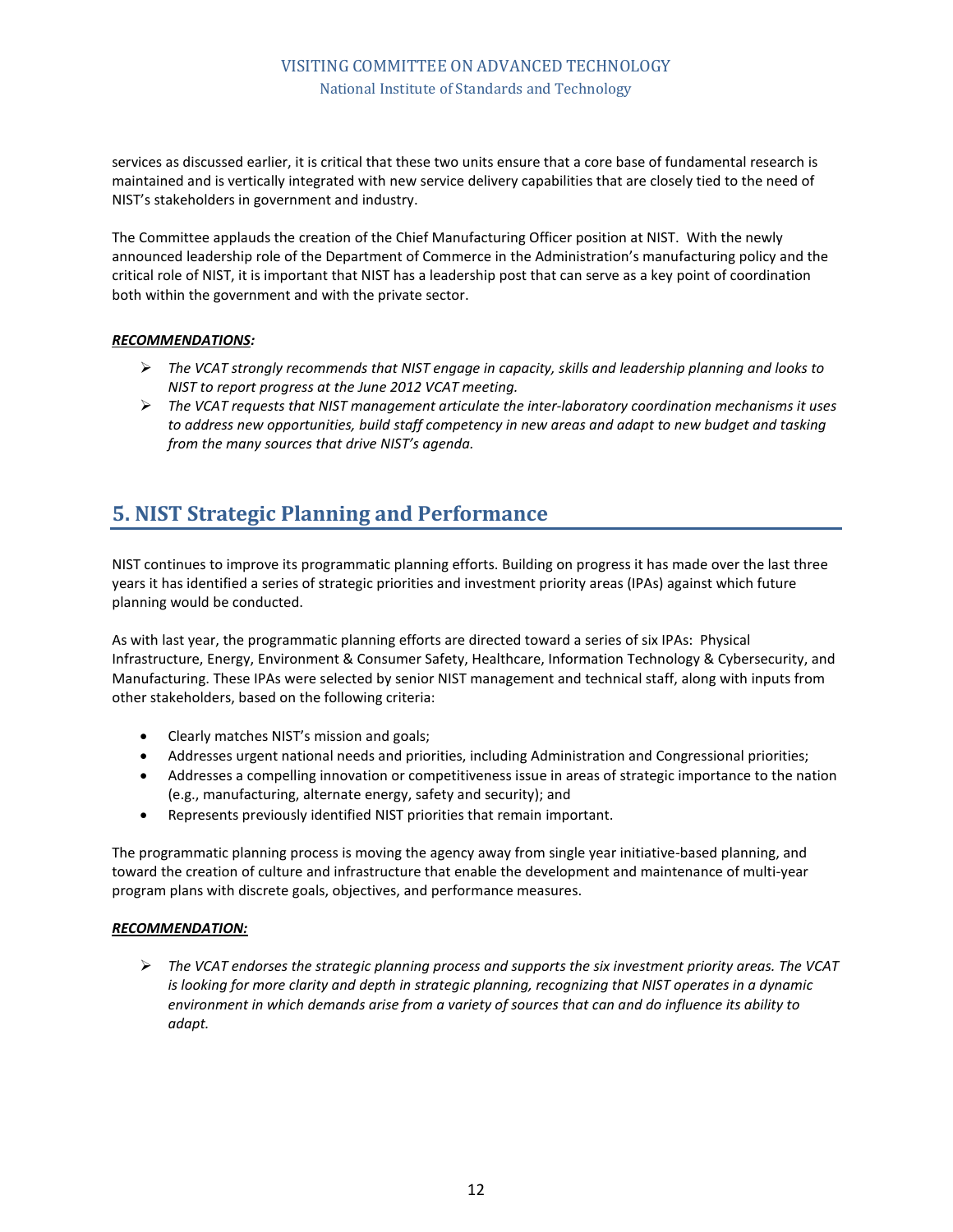# 5a NIST Three-Year Programmatic Plan

The Committee has read and reviewed the draft NIST three-year programmatic plan as of January, 2012 and believes that it accurately portrays the near-term path of activity and development at NIST.

#### **RECOMMENDATION:**

 *While the Committee does not have specific recommendations stemming from the three-year programmatic plan, it does urge NIST management to develop a longer-term strategic perspective of evolving agency needs and challenges from which the programmatic plan may be derived.*

NIST Budget (Dollars in Millions)

# **6.NIST Budget**

| <b>Scientific and Technical Research and Services</b> | FY 2010<br><b>Enacted</b> | FY 2011<br><b>Enacted</b> | FY2012<br><b>Enacted</b> | FY2013<br><b>Request</b> |
|-------------------------------------------------------|---------------------------|---------------------------|--------------------------|--------------------------|
| (STRS)                                                | \$515.0                   | \$497.4                   | \$567.0                  | \$648.0                  |
| <b>Industrial Technology Services (ITS)</b>           | \$194.6                   | \$182.8                   | \$128.4                  | \$149.0                  |
| Advanced Manu Tech. Consortia                         | $\mathbf 0$               | $\mathbf 0$               | $\Omega$                 | 21.0                     |
| <b>Technology Innovation Program</b>                  | 69.9                      | 44.8                      | 0                        | 0                        |
| Baldrige Perf. Excellence Program                     | 9.6                       | 9.6                       | $\Omega$                 | $\Omega$                 |
| Hollings Manufacturing Extension Partnership          | 124.7                     | 128.4                     | 128.4                    | 128.0                    |
| <b>Construction of Research Facilities (CRF)</b>      | \$147.0                   | \$69.9                    | \$55.4                   | \$60.0                   |
| <b>Total NIST Discretionary</b>                       | \$856.6                   | \$750.1                   | \$750.8                  | \$857.0                  |
| <b>Mandatory Appropriations</b>                       | 0                         | 0                         | 0                        | \$1,300.0                |
| Wireless Innovation Fund                              | 0                         | $\Omega$                  | 0                        | 300.0                    |
| National Network for Manufacturing Innovation         | 0                         | 0                         | 0                        | 1,000.0                  |
|                                                       | Total NIST \$856.1        | \$750.1                   | \$750.8                  | \$2,157.0                |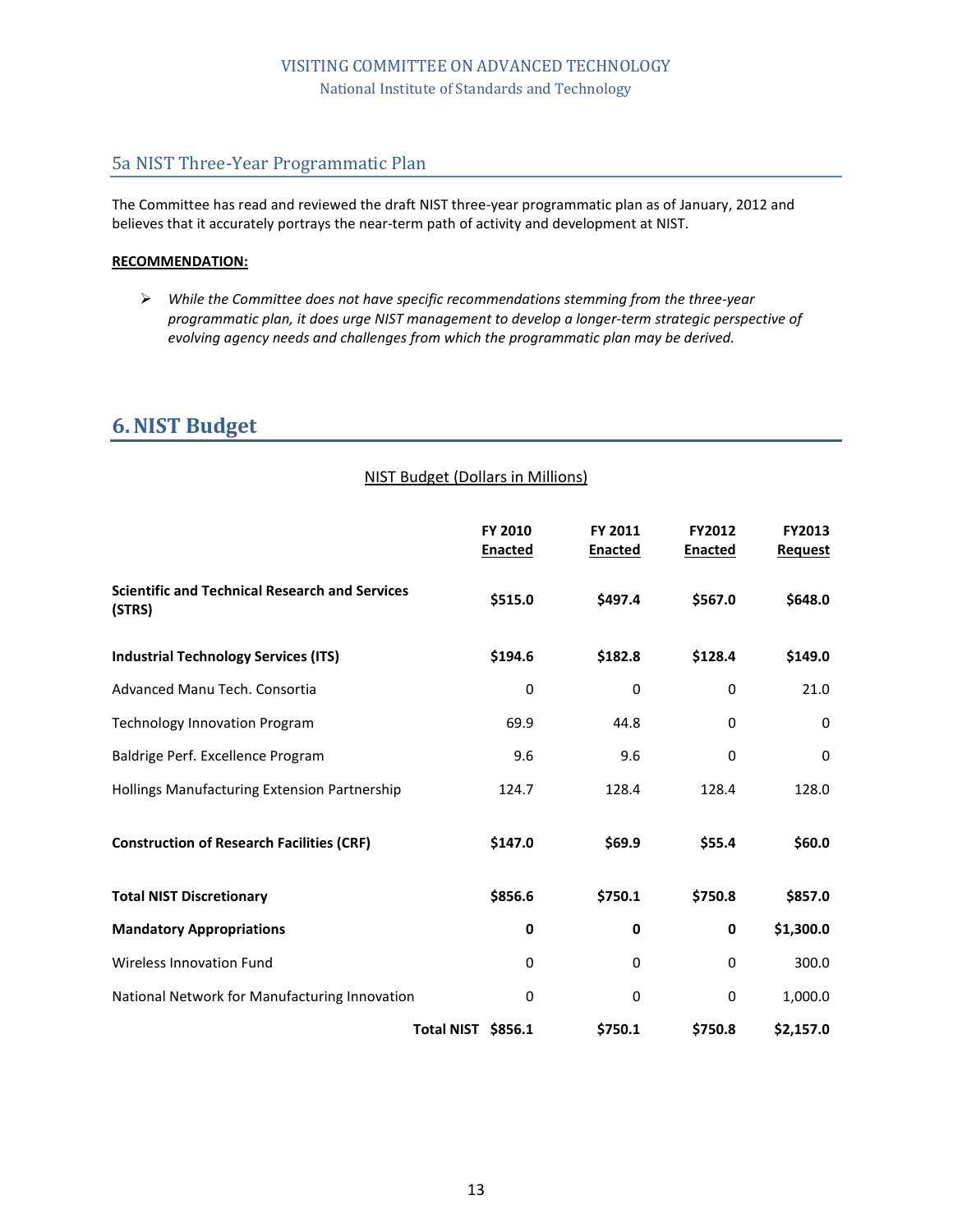### 6a FY 2012 Appropriations

#### **OBSERVATIONS:**

A highlight of the FY 2012 funding was the \$69.6 million dollar increase in funding provided to the NIST laboratory programs. The Committee applauds this increased support that will strengthen NIST capabilities in manufacturing and a number of other areas, and is illustrative of the critical role that NIST plays in supporting technological innovation.

NIST's Industrial Technology Services account is significantly cut in the FY 2012 appropriations, with the Technology Innovation Program (TIP) and the Baldrige Performance Excellence Program (BPEP) being eliminated from Federal funding, and no funding provided for the proposed AMTech program. With respect to TIP, the Committee applauds the professional manner in which NIST is handling the shutdown of the program and the efforts being undertaken to minimize the impact to the program's staff.

The VCAT notes that there is no continuing funding in FY 2012 for the BPEP. The Committee is grateful to the Baldrige Foundation for the gift that will enable the program to operate through FY 2012. The Committee looks forward to working with NIST management and the BPEP leadership to ensure a successful transition of the program over the coming year.

Although incremental funding for the AMTech program was not provided in FY 2012, the VCAT strongly believes that this model of public-private partnership is a powerful tool for addressing key challenges in technological innovation. The VCAT endorses NIST's effort to establish manufacturing consortia and other initiatives, where possible, to leverage the capabilities of the NIST labs with those of industry and academia to overcome precompetitive challenges and to reduce barriers to innovation.

The Committee agrees with NIST leadership that the laboratory mission is its top priority, and that these programs should continue to be prioritized and optimized. The Committee believes that NIST, because of its non-regulatory role, has a uniquely valuable convening capability linking government and industry.

The VCAT believes that the NIST coordination role must be supported in such a way as to preserve the laboratory programs that are at the core of the NIST mission.

#### **RECOMMENDATIONS:**

- *The VCAT recommends that NIST continue to work proactively to fulfill both its coordinating responsibilities and its measurement sciences programs.*
- *The VCAT reiterates its earlier recommendation that NIST take steps to assure that there is sufficient funding to maintain an optimal level of technology in support of NIST's mission.*

## 6b FY 2013 Request

The President's FY 2013 budget for NIST proposes an appropriations funding level of \$857 million, an increase of \$106.2 million from FY 2012.

More than half of the proposed increased funding would be focused on advanced manufacturing research both at NIST laboratories and through the AMTech program, which the VCAT strongly supports. Increases to the laboratory research programs include: